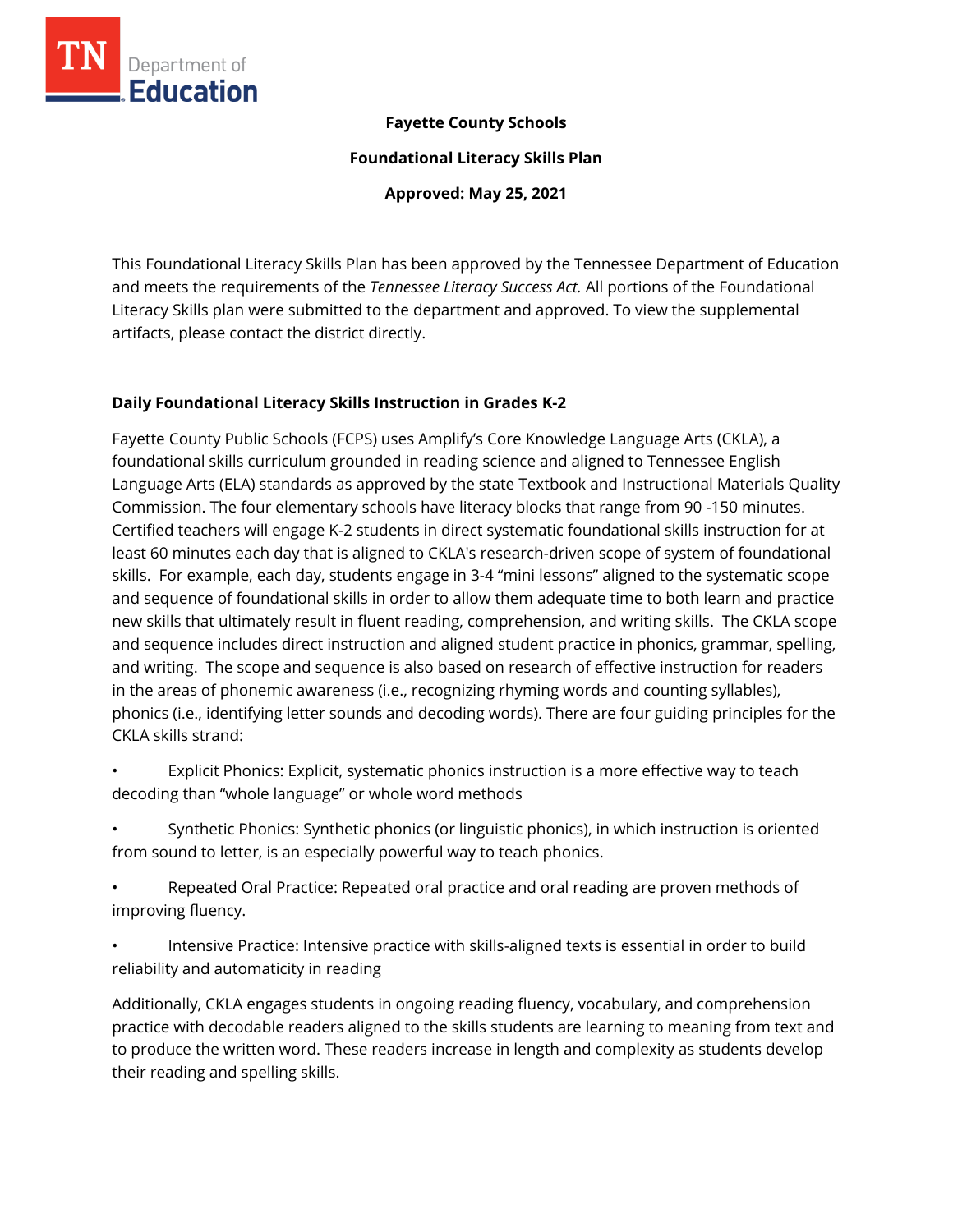The adoption of high quality instructional materials has empowered teachers as they plan for quality instruction, gather student work, and monitor student progress. FCPS continues to provide on-going professional learning opportunities for teachers to become stronger in delivering integrated literacy instruction. Improvements for next year are lesson planning and lesson internalization for both teachers and students.

## **Daily Foundational Literacy Skills Instruction in Grades 3-5**

Fayette County Public Schools (FCPS) uses Amplify's Core Knowledge Language Arts (CKLA), a foundational skills curriculum grounded in reading science and aligned to Tennessee ELA standards as approved by the state Textbook and Instructional Materials Quality Commission. During the integrated ELA block that meets an evidence-based approach to applying foundational skills within daily lessons, our students receive a total of 90-150 minutes of ELA instruction each day. Daily instruction includes components for knowledge-building (to build and improve the ability to comprehend complex texts and apply that knowledge as they listen, read, write, think, and speak) for about 60 minutes per day and foundational skills instruction that includes fluency, grammar, morphology, spelling, and writing for at least 30 minutes per day. Our adopted curriculum also engages students in work around fluency, vocabulary, and comprehension. The fluency, vocabulary, and comprehension skills are not taught in isolation, but are embedded within the lesson to ensure continuity, cohesion, and connection.

For instance, a daily lesson in grades 3-5 CKLA may include briefly activating prior knowledge and read independently and/or aloud in partners or whole group. After the daily read-aloud (or independent reading using on-grade level, complex text), the students may summarize the content (through a think-pair-share model), unpack the most essential vocabulary ("word work"), respond to a series of scaffolded questions with both discussion and writing. An example of a writing activity in conjunction to the text is to write a response to an inferential question that requires students to use evidence from the text to support their answer. Students also receive vocabulary instruction where teachers provide explicit support for vocabulary needed to access the complex text. In some lessons, the students may study the root words to understand how they can use parts of words to determine meaning. Students use their word knowledge as they engage in group discussion and writing activities. Therefore, foundational skills instruction is embedded in all aspects of this 90 minute block and is dedicated to developing students' holistic literacy approach to fluency, vocabulary, and comprehension coherently as recommended by research.

The adoption of high quality instructional materials has empowered teachers as they plan for quality instruction, gather student work, and monitor student progress. FCPS continues to provide on-going professional learning opportunities for teachers to become stronger in delivering integrated literacy instruction. Improvements for next year are lesson planning and lesson internalization for both teachers and students.

### **Approved Instructional Materials for Grades K-2**

Amplify - K-5 Core Knowledge Language Arts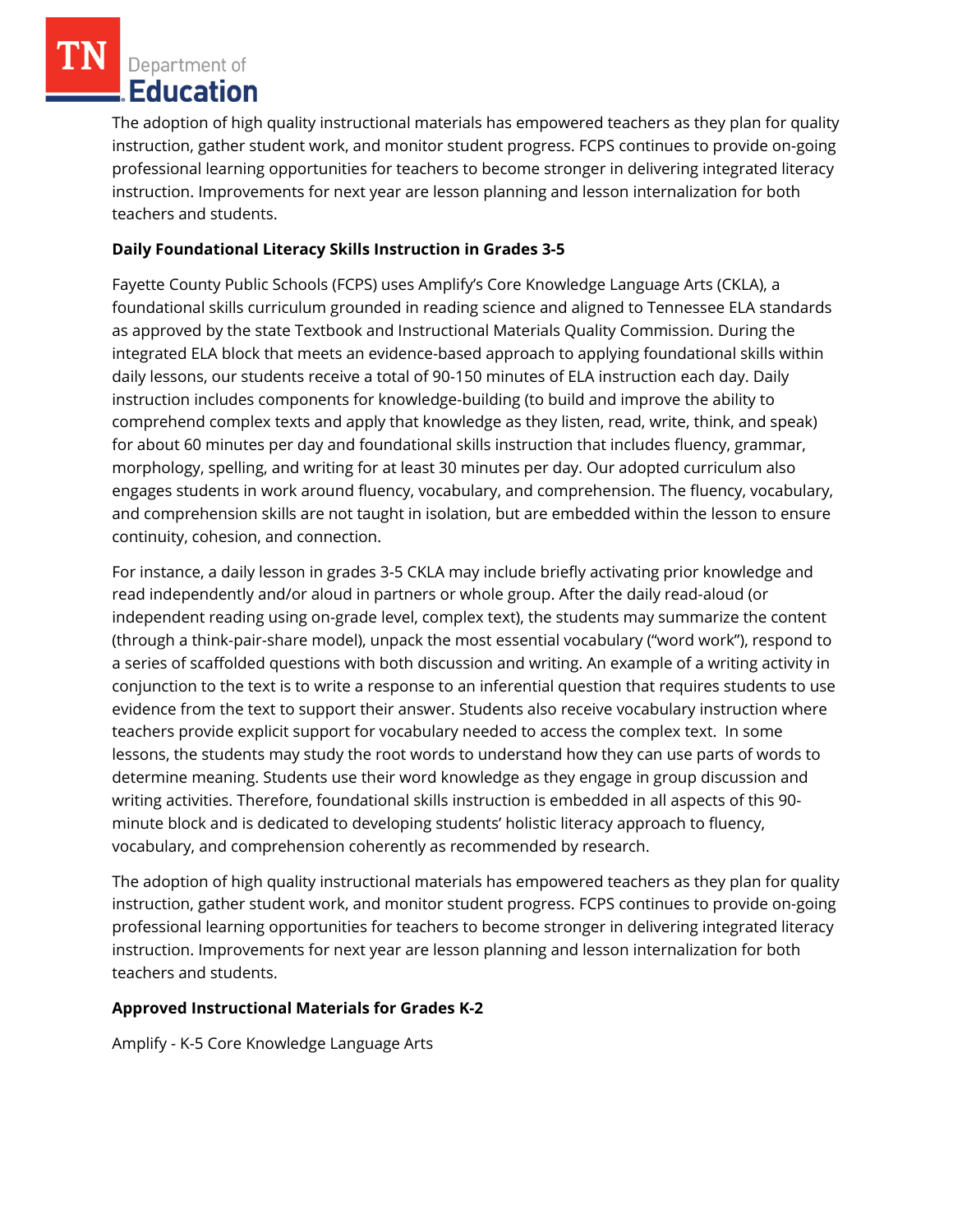#### **Approved Instructional Materials for Grades 3-5**

Amplify - K-5 Core Knowledge Language Arts

#### **Additional Information about Instructional Materials**

Supplemental Materials from Amplify- K-5 Core Knowledge Language Arts

## **Universal Reading Screener for Grades K-5. This screener complies with RTI<sup>2</sup>and Say Dyslexia requirements.**

In grades K-5, Fayette County Public Schools uses easyCBM (state approved) for the universal screener and progress monitoring. EasyCBM is in compliance with RTI2 and Say Dyslexia requirements. The screener is used to assess reading and math in the fall, winter, and spring for grades K-5.

#### **Intervention Structure and Supports**

FCPS administer Easy CBM as an universal screener to determine which students have a significant reading deficiency or are "at-risk". Our grade-level teachers and principals review universal screener data to determine which students score between the 0-25th percentile. Those students demonstrating needs are classified as in need of Tier II or Tier III instruction. Students classified as Tier II or Tier III are given a diagnostic assessment to determine specific deficits in order to best assign students to a small group with an intervention that will narrow skill gaps. Students receive daily, small-group intervention for at least 45 minutes in their area of greatest deficit.

FCPS have research-based options for reading intervention support available to our students who are "at-risk" and/or who have been identified with a significant reading deficiency. Our recently adopted ELA curriculum, CKLA, contains an assessment and remediation guide in which teachers can find activities that directly address targeted skill gaps. Teachers and interventionists can tailor the resources to the needs of their RTI group of students. If that intervention is not proving to be effective, more comprehensive, strategic interventions (such as SPIRE or Voyager Passport) become an option. Focused interventions will cover letter naming, letter sounds, phoneme segmenting, word and passage fluency, or comprehension.

Our students receive explicit instruction in their area of deficit in small groups using research-based materials and strategies. These students are also screened using additional survey level assessments to determine if they have specific skills gaps, characteristics of dyslexia, and other learning challenges. Intervention takes place daily during a grade-level time in the master schedule just for RTI. When students are in their RTI groups, they work on activities and assignments that make them stronger in that skill. For example, students who need instruction in comprehension may read a new text and answer scaffolded questions, all related to the knowledge-building unit they are studying in Tier I instruction. For students who need fluency support, they may receive intervention using the district adopted intervention program.

Data teams meet every 4 ½ weeks to determine if a change in the intervention or the person providing the intervention is warranted. The data team also looks at other variables (attendance,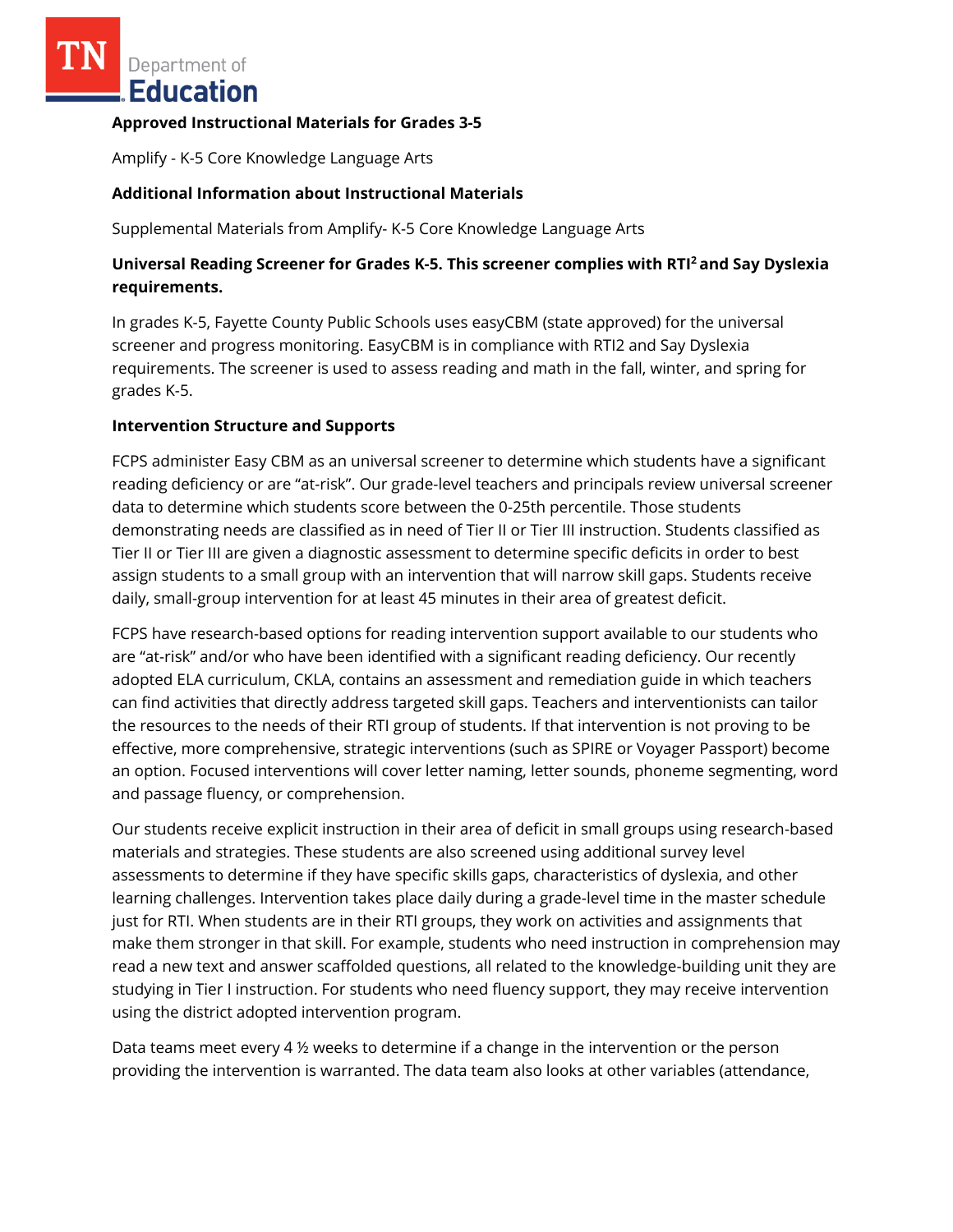engagement) as part of the decision-making process before a change is made to the programming or provider.

### **Parent Notification Plan/Home Literacy Reports**

FCPS notifies parents in grades K-5 if their child is "at-risk" for or has a significant reading deficiency (as evidenced by students scoring in the 0-25th percentile) immediately after district schools complete the fall universal screening. Students' scores are communicated in parent-friendly language that provides a clear explanation of student skill gaps and the depth and extent of student needs. The parents are told what intervention their student will receive and the amount of time each day the student will receive services. The letter will also include a description of the importance of being able to read by the end of 3rd grade.

FCPS establishes how students are assessed and what a "significant reading deficiency" means. Parents are subsequently notified of their child's progress, or lack of progress, after the first 4  $\frac{1}{2}$ week data team meetings. In the parent communication letter, the intervention(s) and any changes being made if the child is not showing sufficient progress as proven by on-going progress monitoring and universal screening data. Other recommended activities at no cost to families that will support students in the area of deficit will be shared at the school level through the CKLA curriculum. Additional, CKLA contains parent letters (K-3) that outline the foundational skills and knowledge domains for the coming week that will inform and equip parents with strategies to work with their child. These activities are not tailored by child, but tailored by skills. It is important to note that parents that have students in grades K-3 will receive updated communications concerning their child's progress three times a school year. Parents that have students in grades 4 and 5 will be updated at a minimum of once per school year.

# **Professional Development Plan**

Teachers in FCPS will participate in the free and optional Reading 360 Early Literacy Foundational Skills Training series developed by the Tennessee Department of Education through an approved vendor. The training will focus on foundational skills and require teachers to demonstrate knowledge and competency. Our plan for providing professional development for all K-5 teachers is as follows:

April 2021 – All K-5 teachers will engage in Week 1 of the Early Literacy Foundational Skills Training series, asynchronously. This training will focus on foundational reading development and instruction and is grounded in a phonics-based approach. We will ensure that participating educators earn a completion certificate prior to starting Week 2.

June 2021 – FCPS has registered for June 28, 2021 to offer the cohort-based in-person training offered as Week 2 of the Early Literacy Training series for all teachers in grades K-2. All 3-5 teachers will have the opportunity to engage in Week 2. The participating teachers will also include interventionists, special education teachers, ESL teachers, and elementary instructional leaders. This week will emphasize practical classroom application of research findings around strong instruction in phonological awareness, phonemic awareness, phonics fluency, and vocabulary.